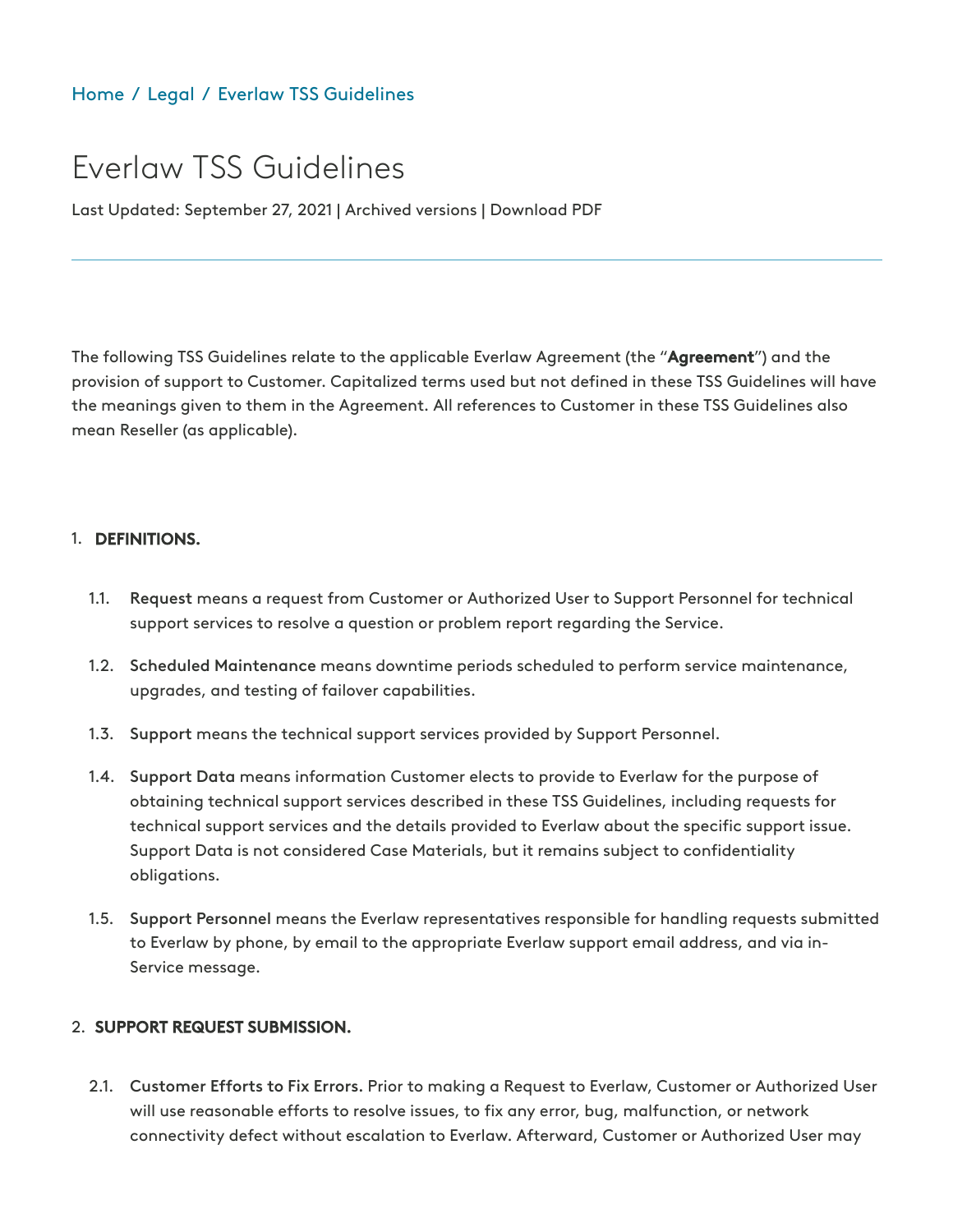submit a Request for technical support services by calling 844-EVERLAW (844-383-7529), using inService messaging, or emailing [support@everlaw.com](mailto:support@everlaw.com).

- 2.2. Procedures for Acknowledgement and Resolution of Requests. When making a Request, Customer or Authorized User may be requested to provide diagnostic information including but not limited to: (A) describing the question or problem, the configuration, and Customer or Authorized User's network; (B) providing relevant data; and (C) answering questions and assisting Support Personnel as appropriate.
- 2.3. Request Acknowledgement. Everlaw may respond to a Request by acknowledging receipt of the Request. Everlaw may be unable to provide answers to, or resolve all, Requests.

# 3. ACCESSING SUPPORT.

Customer's Authorized Users of the Service may access Support. Customer is responsible for responding to any questions and complaints by Authorized Users or other third parties relating to Customer's or its Authorized Users' use of the Service.

# 4. SUPPORT LEVELS.

- Generally. As part of Customer's use of the Service, Everlaw will provide technical support services 4.1. to Customer, unless such support will be provided by a third party procured by Customer, such as a Reseller. Customer may request additional limited project management services for an additional fee.
- 4.2. Support Hours. Everlaw will provide access to Support as outlined at [https://www.everlaw.com/customer-success/.](https://www.everlaw.com/customer-success/)

### GENERAL PROVISIONS. 5.

- 5.1. Scheduled Maintenance. To ensure optimal performance of the Service, Everlaw performs periodic Scheduled Maintenance. In most cases, Scheduled Maintenance will be scheduled by region and will have limited or no negative impact on the availability and functionality of the Service. Everlaw may perform emergency unscheduled maintenance at any time. If Everlaw expects planned Scheduled Maintenance to negatively affect the availability or functionality of the Service, Everlaw will use commercially reasonable efforts to provide notice of the Scheduled Maintenance. Any notification will be provided via alert on the Service or email.
- 5.2. Language. All technical support services provided by Support Personnel under these TSS Guidelines will be provided in English.
- 5.3. Term of Support. Everlaw will only provide the support described in these TSS Guidelines during the term of the Agreement and will have no obligation to provide any technical support services to Customer after the expiration or termination of such Agreement.